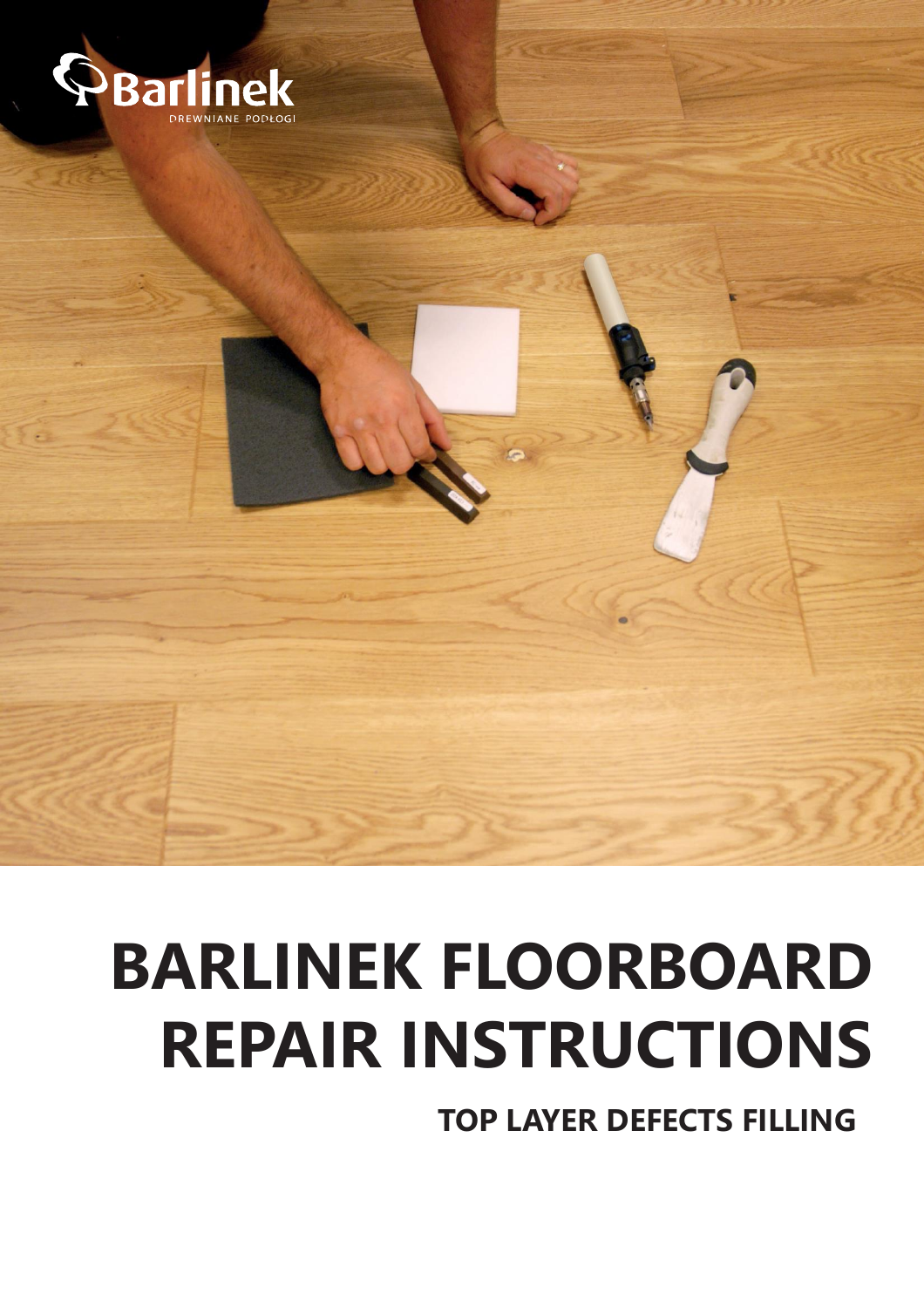## **CAUSE**

When using the floor, various situations, often unforeseen, occur — e.g. a hammer falls out of the hand when trying to hang a picture, creating a dimple. Moreover, setting the underfloor heating temperature above the recommended one will cause the filling of the already filled knot to loosen.

#### **IDENTIFICATION**

If the cavity is at least 1-mm-deep or more, you can decide to fill it using hard waxes, melted in high temperatures. However, if it is shallower, it should be deepened. Remember, the deeper the cavity, the better the new filling will hold.

### **DECISION**

If your floor has black fillings, you only need a bar of black wax. The filling will not be noticeable in comparison to others. However, if you have the floor with virtually no black fillings, you have two choices.

The first one is to replace the floorboard from the middle of the floor (see the Barlinek Floorboard replacement instructions). The second is filling, for which you will need a wide range of wax colours. In this particular case, you need to have good colour combination skills to reproduce the wood grains.





#### **PREPARATION OF THE FLOORBOARD AND TOOLS**



#### **PREPARE THE FOLLOWING TOOLS AND MATERIALS:**

-**electric or gas heater;**

- -**hard waxes;**
- -**an abrasive pad;**
- -**a polishing and matting mat,**
- -**a spatula;**
- -**a chisel, scraper or an electric reamer;**
- **a sprayable correction lacquer or Wax Care Plus in case of the oiled floor;**
- -**a vacuum cleaner.**

If possible, always test your skills on a spare floorboard or piece of wood.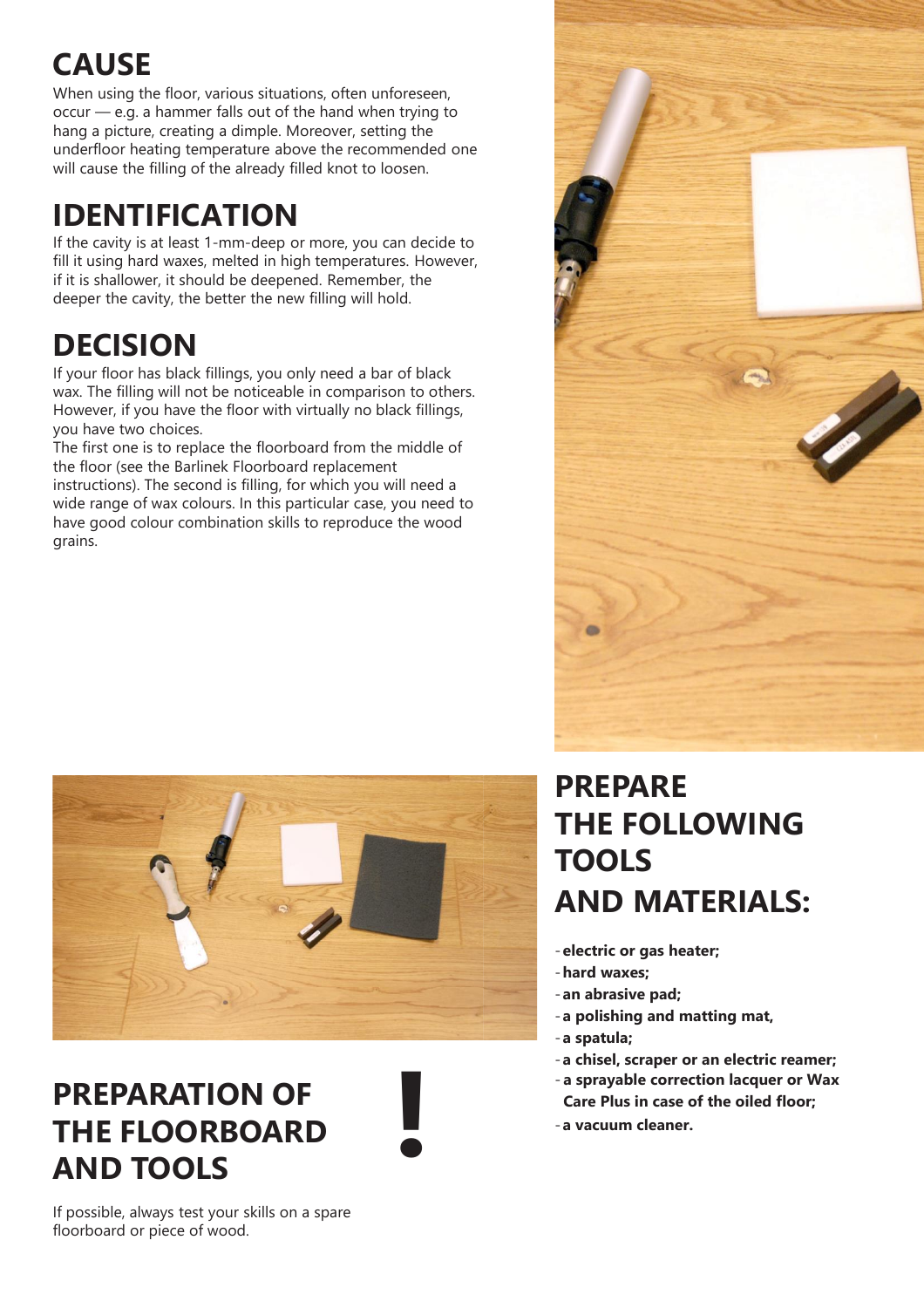#### **STEP 1. PREPARATION OF DAMAGED AREA / CAVITY**



**STEP 2.**

**DEFECT REPAIR**

Using a chisel or scrapers, thoroughly clean the damaged area of the joint compound residues or loose wood fibres.

If the factory filling has only partially chipped and the remaining part is not loose, there is no need to remove it entirely. If the filling is loose, remove it completely. A person performing the repair should assess which solution will be more effective.

Use a vacuum cleaner to clean the cavity from joint compound residues and chips.



Choose a wax colour to match the floor shade.

#### **Remember that it is possible to mix several colours to achieve the shade closest to the factory filling colour.**

Apply liquid wax, melted with the heater, to the cleaned cavity. The amount of wax must allow to form overfilling after the application is completed.

Once the wax has dried, remove its excess with a flat spatula or jack plane.





If there is still a dimple, repeat the procedure.